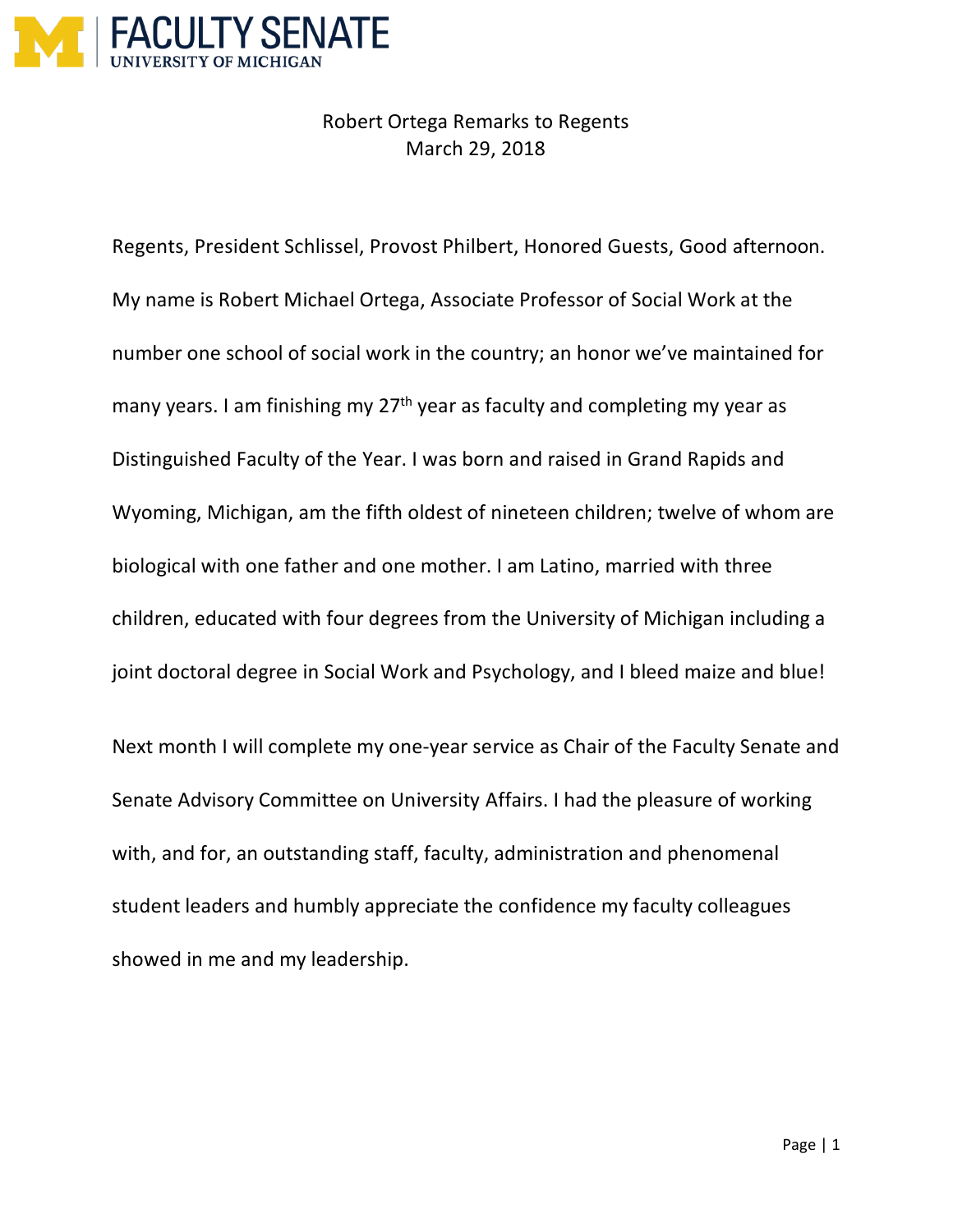

Robert Ortega Remarks to Regents March 29, 2018 This year I had an up-close look at how public universities across the nation became a platform for a wide range of issues and tensions but the question that always came back to me was, "Where's faculty at…?"

Before the academic year started I was asked about our faculty's stance on the proliferation of racist graffiti beginning with the derogatory comments about the Latinx students and Latinx community scrawled on the rock on Hill and Washtenaw, and then more vandalism appeared in the dorm with pejorative words cowardly scrawled on the doors of students of color. I was alerted to threats of capricious immigration enforcement focused on international students from certain countries and DACA students, and about the marginalization of campus members based on their expressions of gender, religion, ethnicity and other social identities.

Faculty engaged in multiple discussions about divisive hate speech fueled by debates about who is the real exploiter or suppressor of free speech – polarized as either alt-right, ultra-conservative nationalists or liberal, free-thinking and biased academicians and left-wing students.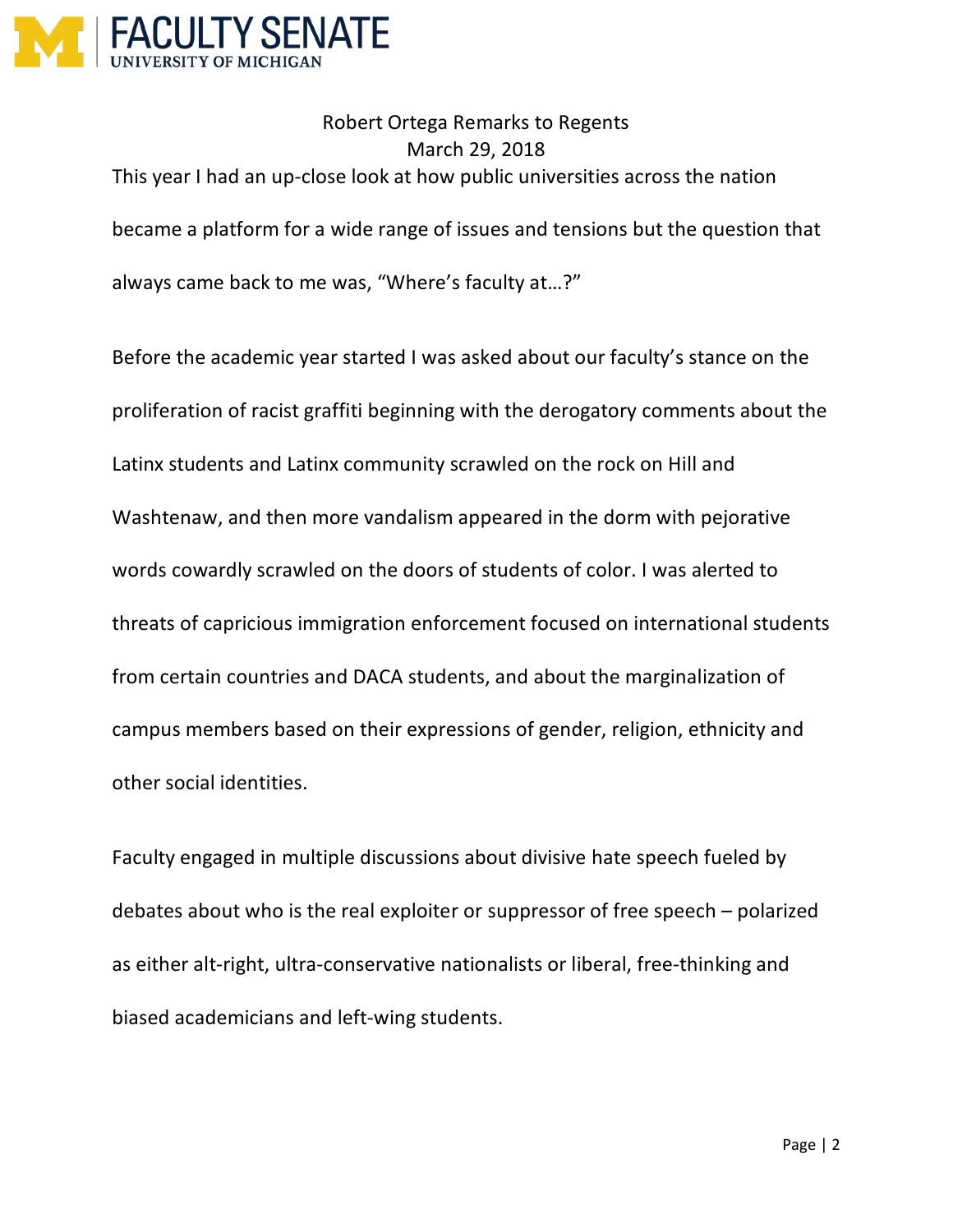

Robert Ortega Remarks to Regents March 29, 2018 Students invited faculty leadership to join them in their fight to strengthen our University's stance against sexual harassment and violence despite the backdrop of government policies purported to strengthen campus responses to student sexual misconduct yet criticized for protecting perpetrators and undermining the rights of victims.

The #METOO movement saw the takedown of University administrators, faculty and other high-profile figures around the country for conduct that violated the dignity and worth of powerless and vulnerable members of the campus community. And we had to confront the reality that, we, too, must do better to protect our own powerless and vulnerable members of our community.

I sat in on discussions about increased concerns for athlete safety from highimpact sports as well as our own assessment of how we are monitoring and providing mental health services and reporting mechanisms that protect athletes from hazing, shaming practices, and sexual exploitation.

And faculty weighed in on institutional practices regarding the naming of buildings, erecting statues, displaying art and valuing other iconic representations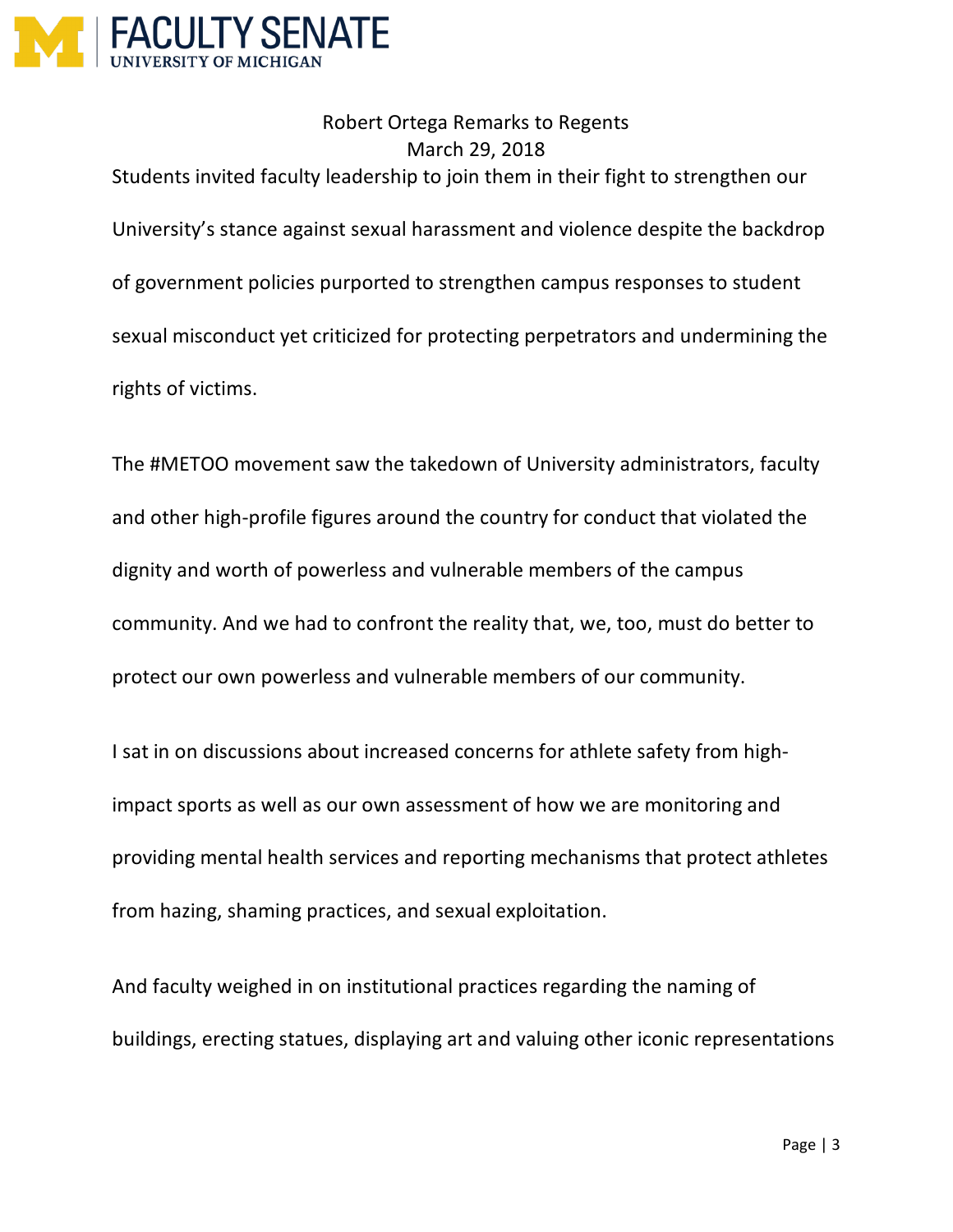

Robert Ortega Remarks to Regents March 29, 2018 of a past that promoted the many historical sources of social injustice that went unchallenged.

Through these challenges I was proud to say that our President, Provost and Executive Officers physically stood together on more than one occasion to face the anger and rage of our campus community. I greatly respect their willingness to stand with student (and non-student) demonstrators who made visible the privileges and oppression that remain an illusive aspect of our campus culture and climate. Rarely did I feel our leadership was protecting the parochial interests of a past that failed to align with current efforts to promote, and condemn threats to our core values of solidarity, tolerance, diversity, equity, and civility on campus. And even in an article appearing in today's Chronicles of Higher Education, all eyes are on Michigan as we confront the meaning of civility in the context of assumptions about appropriate ways to express differing viewpoints without restricting, interrupting or silencing them.

On more than one occasion I did wonder if we, as a larger campus community were working together. I wondered if Regents had interest in faculty voices on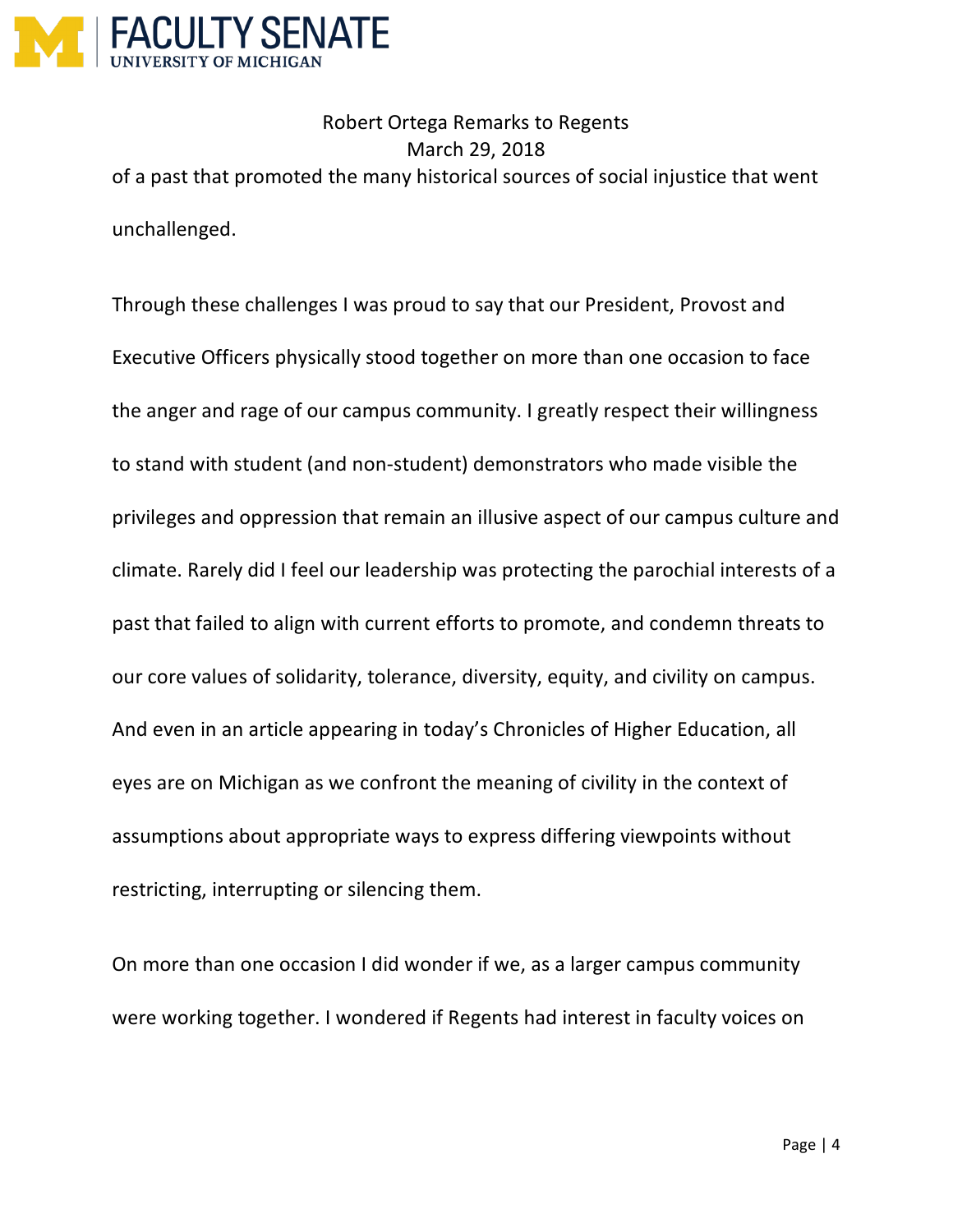

Robert Ortega Remarks to Regents March 29, 2018 matters impacting our campus life. I wondered if Regents were asking, "Where's faculty at…?"

As the recent past SACUA Chairs Silke-Marie Weinick and Bill Schultz stated in their farewell addresses to the Regents, it is the faculty that carry forward the core mission of the university and any university's reputation will surely stand and fall with the reputation of its faculty. They remind us that faculty are more than just employees with expertise. We are also citizens committed to our University. We consider it a privilege to bear and accept responsibility for our part in making Michigan the greatest University in the world, as James Earl Jones and more recently, Coach Beilein loudly proclaimed!

In my leadership roles I make it a point to leave office knowing it is a better place than when I arrived. I believe I've done some good. Our Senate Committee work fulfilled a wide range of charges we believe contribute to improved faculty presence on timely campus matters, increased and clarified protections to support faculty and their work, and lent greater faculty expertise on academic matters affecting faculty on all three campuses.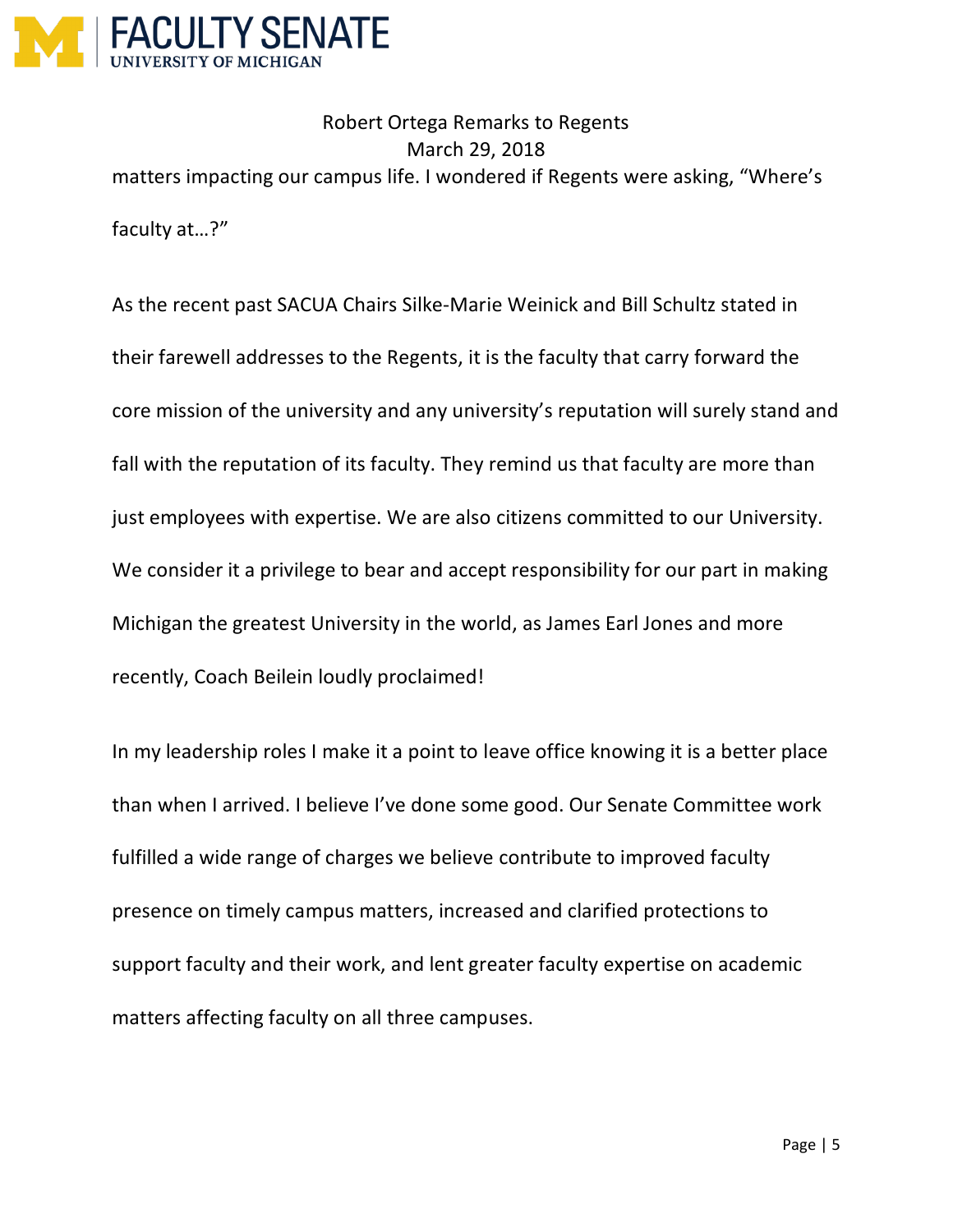

Robert Ortega Remarks to Regents March 29, 2018 We have reasserted our commitment to academic and intellectual freedom. We engaged in a public outreach project to educate the cadre of incoming faculty and research scientists about faculty governance. Through a brief video describing critical aspects of University faculty governance we are inviting their participation in this important service. We became more mobile by holding SACUA meetings in Dearborn, the Medical School, School of Engineering and next week we are meeting in the Business School. Faculty Senate Assembly meetings became more interactive, and next month we are hosting several Michigan institutions of higher education from across the state to discuss current and emerging campus challenges to faculty governance.

But I still remain concerned about our anonymity. I am leaving my role as Chair even asking myself, "Where's faculty at…?" I am not convinced that faculty are invited into critical conversations in a timely manner and at key junctures in the decision-making process. Nor are we consistently accounted for in events and University activities as part of an inclusive University. Nor am I convinced that our relationship with our Regents, our chief stewards who ultimately hold us all accountable for doing our part in ensuring the highest academic quality, is at a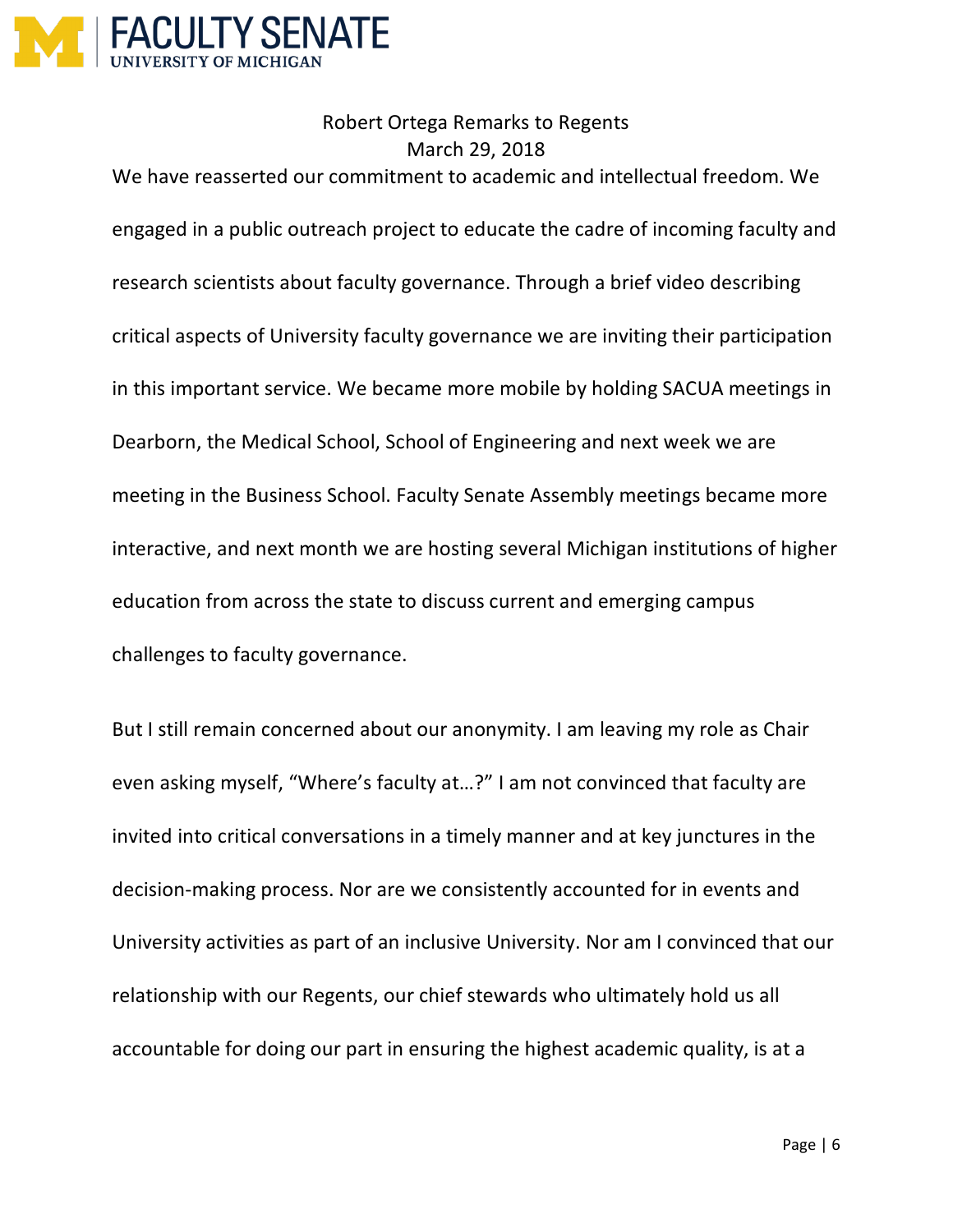

Robert Ortega Remarks to Regents March 29, 2018 level that demonstrates our shared responsibility to keep this the greatest University in the world.

I did enjoy a recent conversation with Regent Diggs that allowed us to humanize our connection to the University while sharing our perspectives on important matters including our perspective on our LEO instructors and current contract negotiations. Regent Diggs convinced me that transparency is not a concern when we find opportunities to get together and allow ourselves to ask each other questions. Various SACUA members are scheduled to meet with Regent Neuman, Regent Richner and we are penciling in meeting times with Regent Weiser. We appreciate these opportunities to learn more about the work of Regents and welcome questions and interest in faculty governance matters. We see these opportunities as giving legitimacy to faculty leadership that can hopefully lead to invitations to Board meetings and other opportunities to join together. Likewise, we would be interested in inviting Regents to Senate Assembly and SACUA meetings to allow a full and open exchange of ideas.

We know that Michigan is not impervious to the challenges experienced on major campuses throughout the country. And if ever there was a time for our Regents,